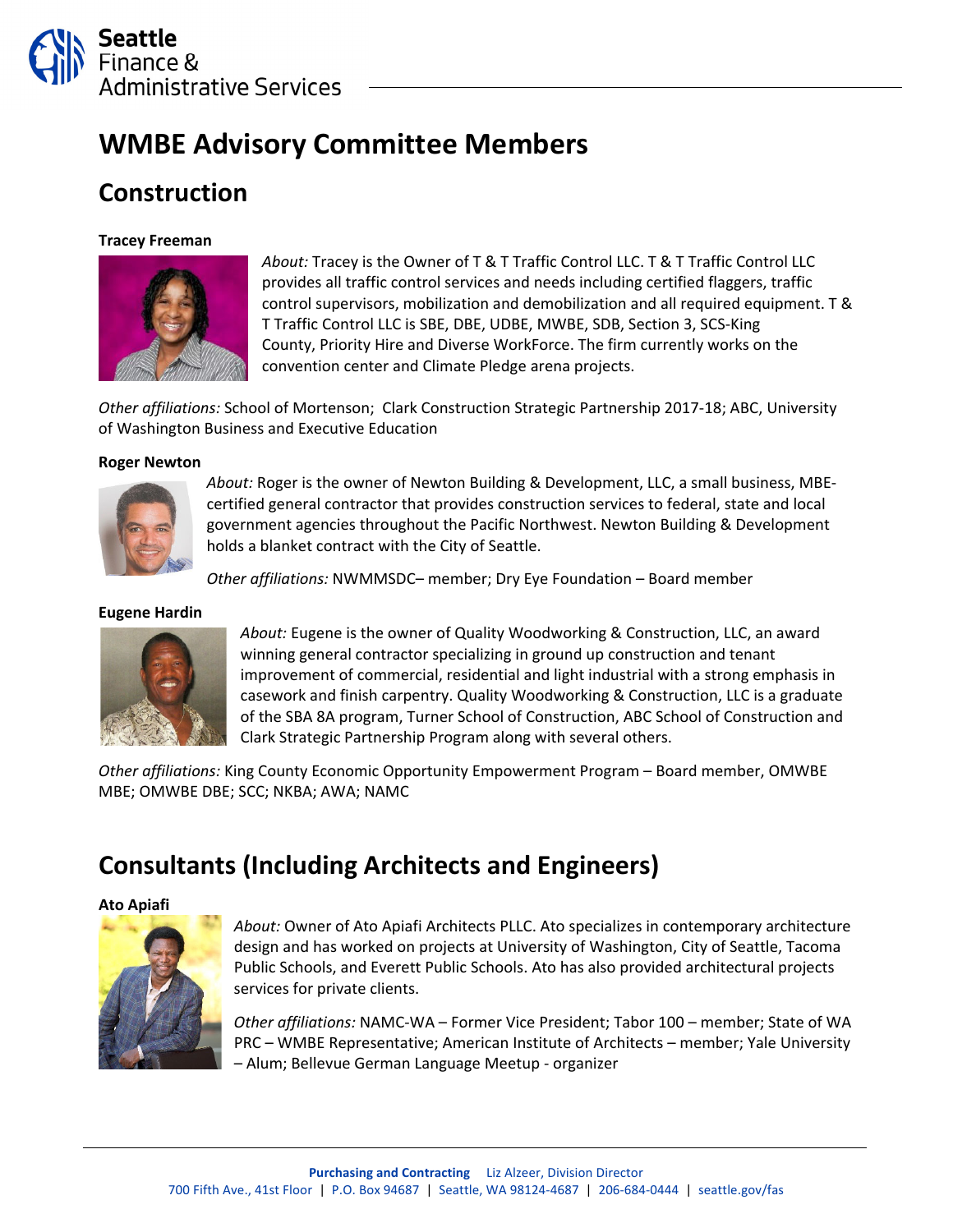### **Shelley Gaddie**



*About:* Shelley is the Founder and CEO of ProjectCorps, an award‐winning business and technology consulting and professional services firm. She has supported the success of municipalities, counties, ports, state agencies, and large private sector enterprises across 15 industries. She is expert at solving big challenges for organizations in the public, private, and nonprofit sectors and has 30 years' experience managing and recovering highly complex, large‐scale enterprise programs and projects. Shelley has made it her mission to work towards the inclusion of the underserved and

disenfranchised, and is an advocate for small, diverse business inclusion in City, County and State contracting.

*Other affiliations*: WBENC ‐ member; Northwest Mountain MSDC ‐ member; Tabor 100 ‐ member; NGLCC – member; PMI ‐ member, volunteer; Downtown Seattle Association ‐ member; Seattle Chamber of Commerce ‐ member; WTIA ‐ member; GSBA – member; UC Berkeley Alumni organization; UW Alum ‐ Foster School of Business; Dartmouth Alum ‐ Tuck School of Business; Full Life Care ‐ Board member; State of WA Business Diversity Advisory Group

### **Regina Glenn**



*About:* Regina is the founder of Pacific Communications Consultants Inc. She has been president of her company for over 25 years. Regina has more than 32 years of experience in management, marketing, training and diversity inclusion with a strong emphasis on diversity management for large public works contracts working with government agencies on transportation and water projects.

*Other affiliations:* OMWBE Business Enterprises Advisory Committee – Board member;

WSDOT DBE Advisory Group – Board member; University of Washington Office of the President Minority Community Advisory Committee – member; Alpha Kappa Alpha Sorority Incorporated – member; ACEC – Board member; NAMC‐WA – member; Seattle Urban League – member; The Breakfast Group – supporter; Tabor 100 – member; Seattle Metropolitan Chamber of Commerce – member; Tacoma Black Collective – member; Bellevue Chamber of Commerce – member; NW Mountain Minority Supplier Development Council ‐ member

### **Purchasing: Vendors and Suppliers**

### **Anthony Burnett**



*About:* Anthony is the principal owner of MB Diversity, an employment and diversity firm. His professional background includes Business Development and Account Management in the private sector for multiple Fortune 500 companies.

*Other affiliations:* Tabor 100 – Board member; Black MBA – Business Development Advisor; AGC – Diversity and Inclusion Chairperson for WA; Office of Labor Standards – Commissioner; Here Seattle – advisor; Washington Cougars – alum; Microsoft – D&I

consultant for 80 projects

### **Terry Calloway**

*About:* Terry is the president and owner of Trinity Development Corporation, an independently owned construction company that has operated in the greater King County area for over 15 years. He is also the operator of all equipment and personally works on each and every job to ensure quality. Before starting his company in 2000, Terry owned a semi trucking company for 15 years.